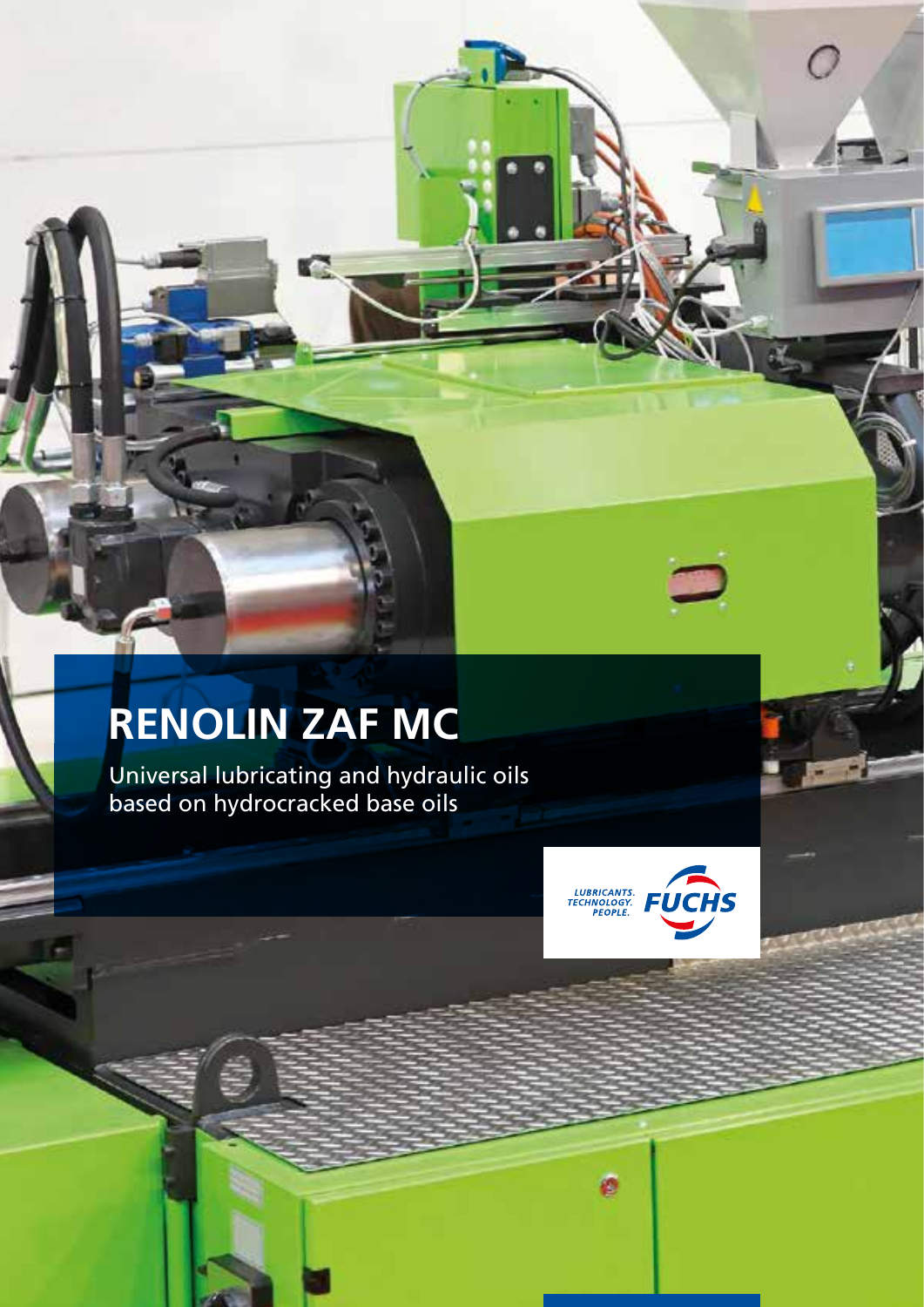

# **CONTENT Energy Saving Hydraulic Oils 3 3 Application Details 3 Lubrication Requirements 3 Customer 4**

| <b>Project Overview</b> | 4 |
|-------------------------|---|
| <b>Test Results</b>     | 5 |
| <b>Conclusion</b>       | 5 |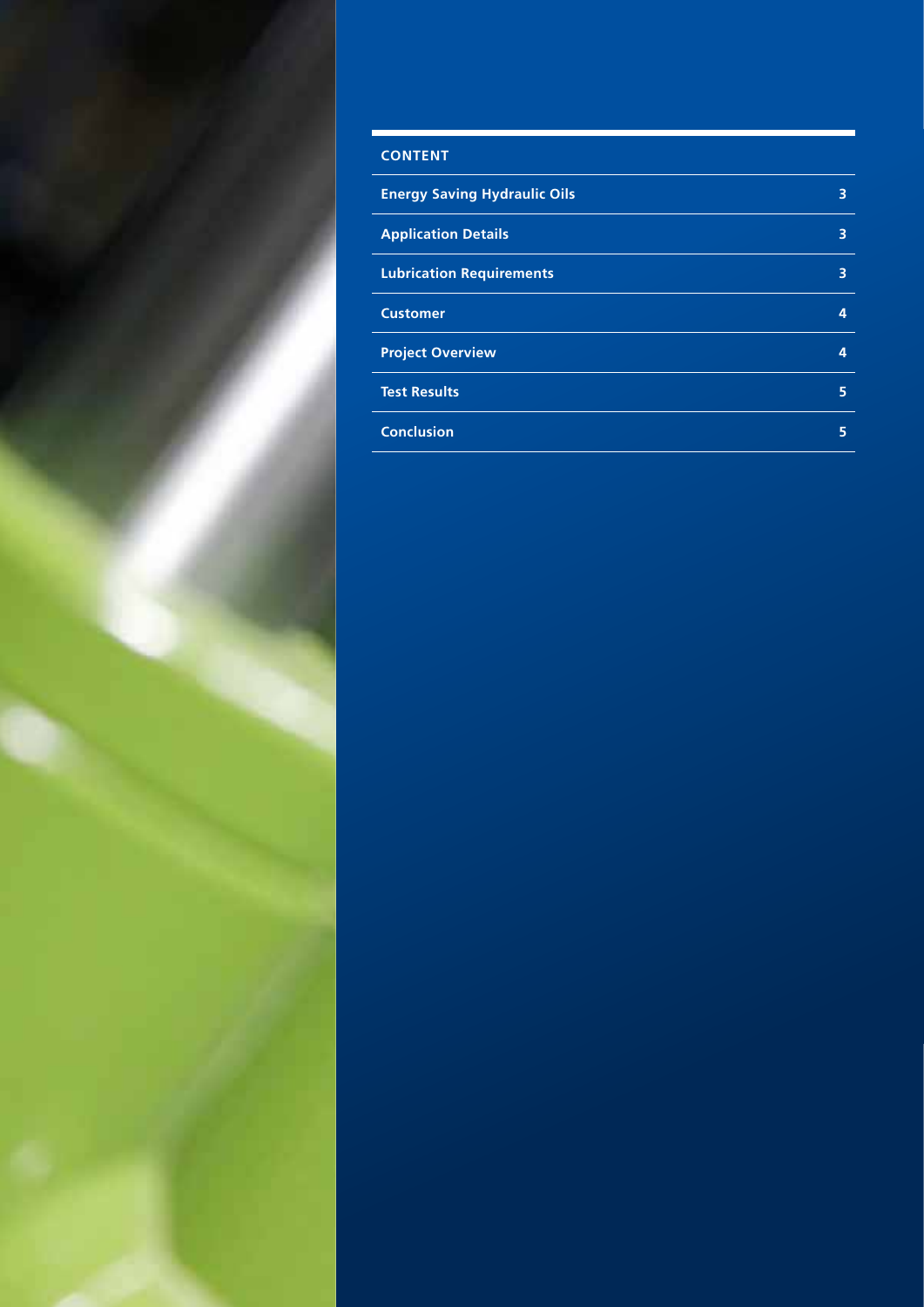## **RENOLIN ZAF MC**

Universal lubricating and hydraulic oils based on hydrocracked base oils



*Conversion of 55x IMMs*



#### **Energy Saving Hydraulic Oils**

- Excellent oxidation stability and ageing resistance
- Excellent air release characteristics
- Wide operating temperatures
- High shear stable viscosity index products
- Extended service intervals
- Excellent dispersant and detergent properties

#### **Application Details**

Injection moulding machines (IMM) are commonly used in the plastic processing industry. Injection moulding utilises a ram or screw-type plunger to force molten plastic material into a mould cavity; this solidifies into a shape that has conformed to the contour of the mould. Most IMMs consist of a basic hydraulic system, comprising of an electric motordriven hydraulic pump, control valves, pistons and interconnecting pipes and hoses.

#### **Lubrication Requirements**

Choosing the right quality hydraulic oil is paramount to the effective maintenance of any IMM. Traditionally, mineral oil based HLP specification hydraulic oils were used, containing zinc or zinc free EP additives, dependent on the OEM recommendation. However, as new IMM designs become smaller and faster, the hydraulic oil is forced to work harder which can result in accelerated oil ageing and contamination, reduced machine efficiency and increased energy consumption.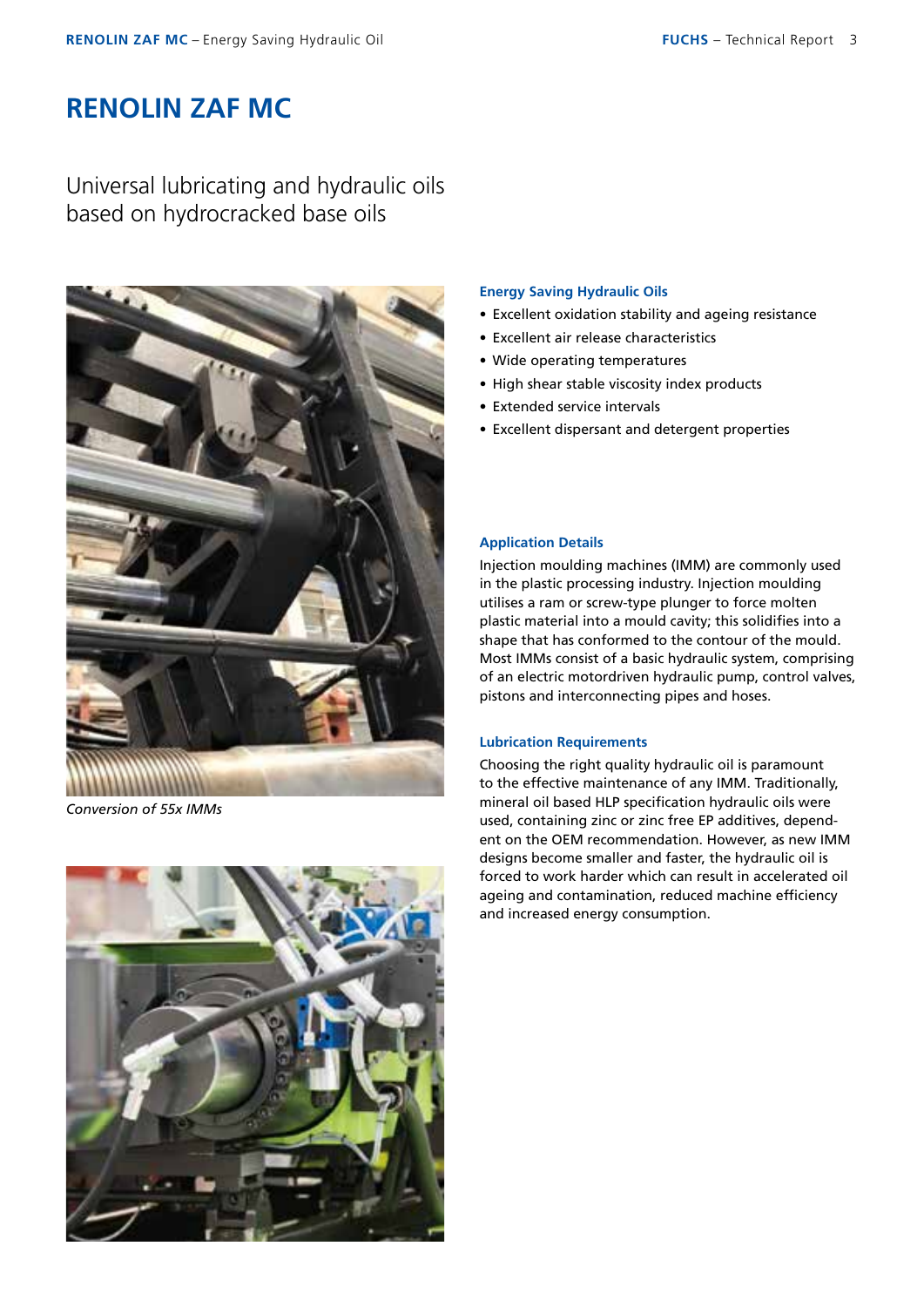

## *Annual saving in excess of £38,000 per annum*

#### **Customer**

The customer is a globally acting manufacturer of plastic closures, with 21 factories in 19 countries across the world. Their reputation is built on delivering quality products and services to the highest standards to its global customer base, including many leading blue-chip companies.

The UK operation was interested in looking at the potential energy saving possibilities of FUCHS specialist hydraulic oils for their plastic injection moulding machines. The FUCHS products are based on hydrocracked base oils as opposed to traditional mineral oil based hydraulic oils.

#### **Project Overview**

Following a review of the maintenance procedures at the customer's UK operation, FUCHS was requested to supply a proposal for the lubrication of 55 x IMM machines in use.

Following a site study by FUCHS Technical Engineers, the use of hydraulic oils based on hydrocracked base oils was suggested. This type of lubricant technology was chosen because of its propensity to deliver:

- Improved oxidation stability and ageing resistance
- Extended service intervals
- Energy saving potential

The customer has a number of different IMMs from various manufacturers, including Arburg, Husky and Nestal. Two identical IMMs were selected based on their consistently high output rates and were isolated for the entire period of the trial.

Each IMM was fitted with a specially designed ammeter which records, every 5 seconds, the KWh being used by the machine and also an average for each 30 minute period.

To start the trial, both machines were filled with traditional HLP type hydraulic oil. In this instance, due to the OEM recommendation, this was a zinc free specification. The machines were then run over an extended period and the results compared to show consistency.

Following this, one machine was drained, cleaned and refilled with FUCHS RENOLIN ZAF 68 MC, a specialist HVLPD type hydraulic oil based on hydrocracked base oils. The machines were then returned to full production and the energy consumption compared.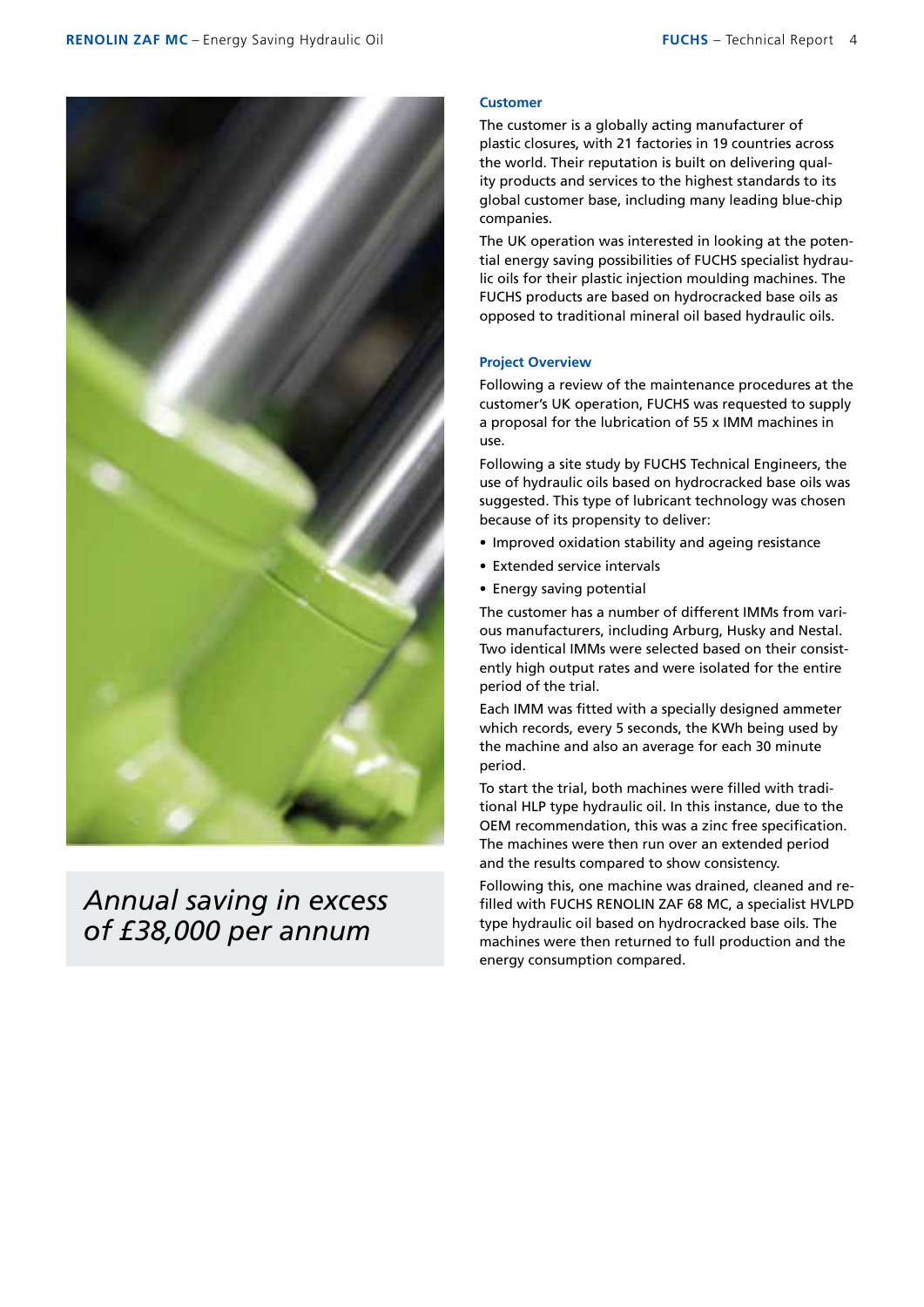

*Average KWh consumption was reduced by 4.7%*





#### **Test Results**

Almost 300 'average' energy consumption readings per machine were taken over the period and compared. It was shown that the average KWh consumption was reduced by 4.7% on the IMM that operated using FUCHS RENOLIN ZAF 68 MC.

Following the conclusion of this trial, a full proposal was submitted for the conversion of the entire 55x IMMs to the HVLPD technology. Despite an initial outlay in cost of lubrication, the calculated payback period for the change was less than 4 months.

#### **Conclusion**

Based on the customer's energy charges (8.8p day and 5.2p night) and production rates, the use of RENOLIN ZAF MC, or the equivalent RENOLIN MR 68 MC (zinc containing oil) will equate to an annual saving in excess of £700 per machine. For 55 machines this provides an annual saving of £38,500.

When companies look to reduce maintenance costs, very few will investigate the savings available through lubricant technology. Through the selection of the correct lubricant technologies, significant savings can be achieved from choosing the right lubricants. Applied knowledge of how hydraulic efficiency can be improved through proper hydraulic fluid selection can increase the bottom line. Please consult FUCHS LUBRICANTS – your hydraulic oil expert